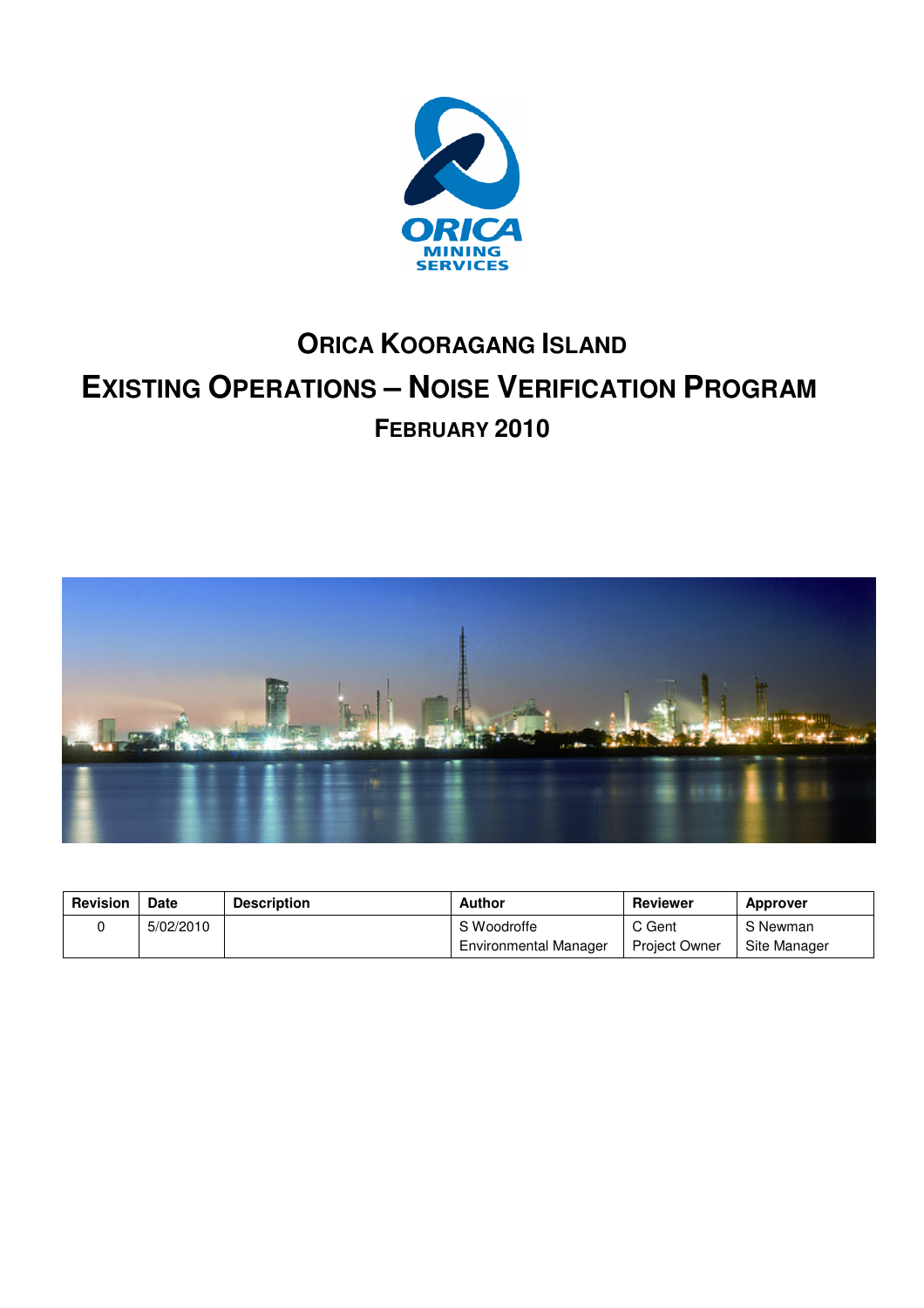## **TABLE OF CONTENTS**

|             | $-1.1$<br>1.2 |  |  |  |  |
|-------------|---------------|--|--|--|--|
| $2^{\circ}$ |               |  |  |  |  |
|             | 2.1<br>2.2    |  |  |  |  |
|             |               |  |  |  |  |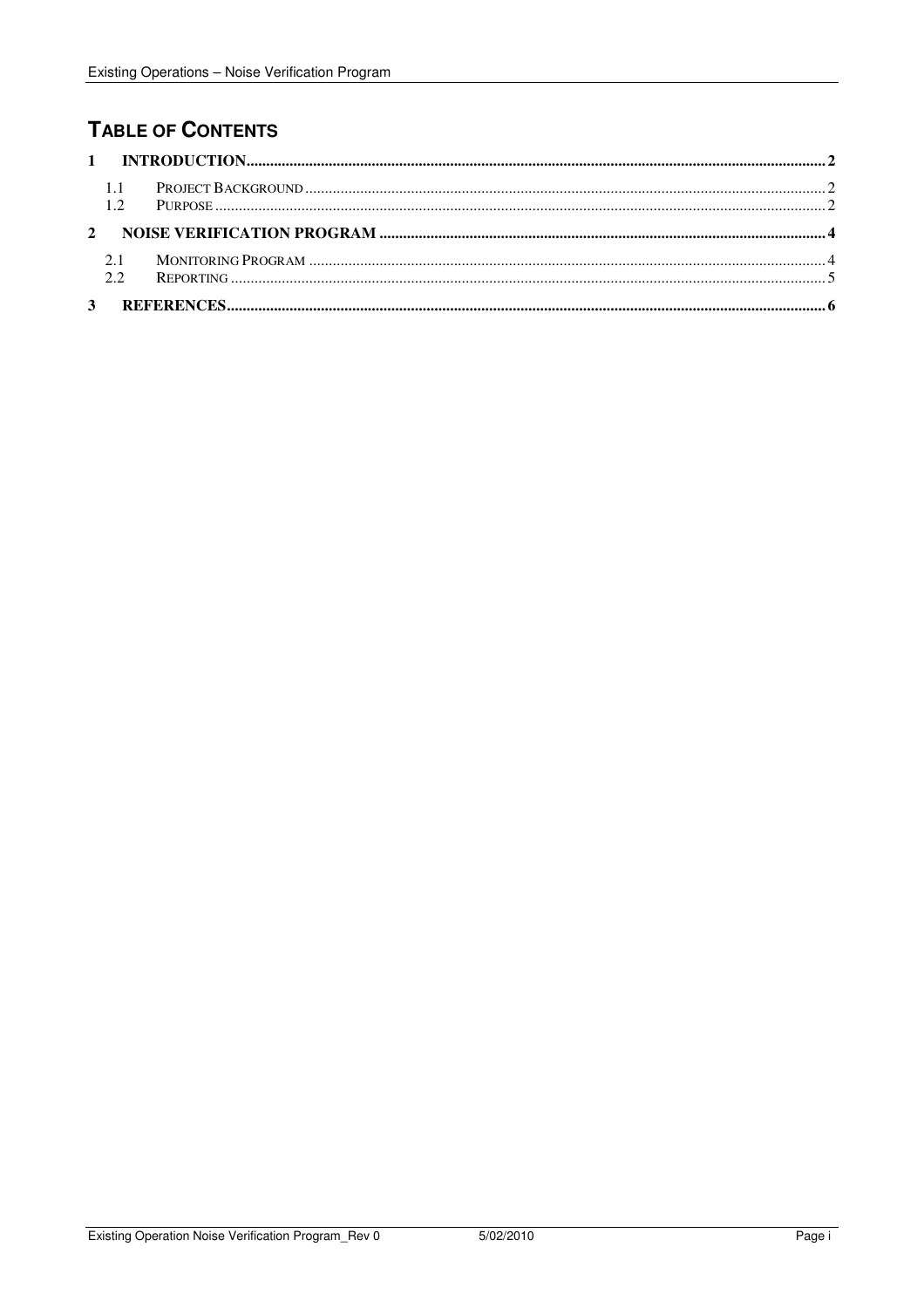## **1 INTRODUCTION**

### **1.1 Project Background**

Orica Australia Pty Ltd (Orica) obtained approval from the NSW Minister for Planning for the expansion of its existing Ammonium Nitrate Production Facility. The Facility is located on the south-eastern most part of Kooragang Island, within the Port of Newcastle. The surrounding area is industrial. The nearest residential premises are located at Stockton, approximately 800m to the east of the facility.



**Figure 1 Orica Kooragang Island Facility (AECOM, 2009)** 

The proposed expansion of the ammonium nitrate facility would primarily require:

- An additional Nitric Acid Plant (NAP4).
- An additional Ammonium Nitrate Plant (ANP3).
- Modification of the existing Ammonia Plant.
- Additional storages for nitric acid, solid ammonium nitrate and ammonium nitrate solution.
- Upgrading of existing infrastructure such as cooling towers, air compressors, loading facilities, electrical systems, effluent treatment systems and the steam system.

## **1.2 Purpose**

In 2008 Orica undertook a program to assess noise emissions from the Kooragang Island facility. This program involved onsite and ambient monitoring and the development of a noise model to predict Orica's contribution to ambient noise levels. Prior to the completion of the proposed expansion project (Project) it is proposed to undertake additional monitoring to assist in the determination of the following:

**•** Confirm the noise emissions from the facility prior to the operation of the first stage of the expansion project and assess the impact of seasonal meteorological conditions on ambient noise levels.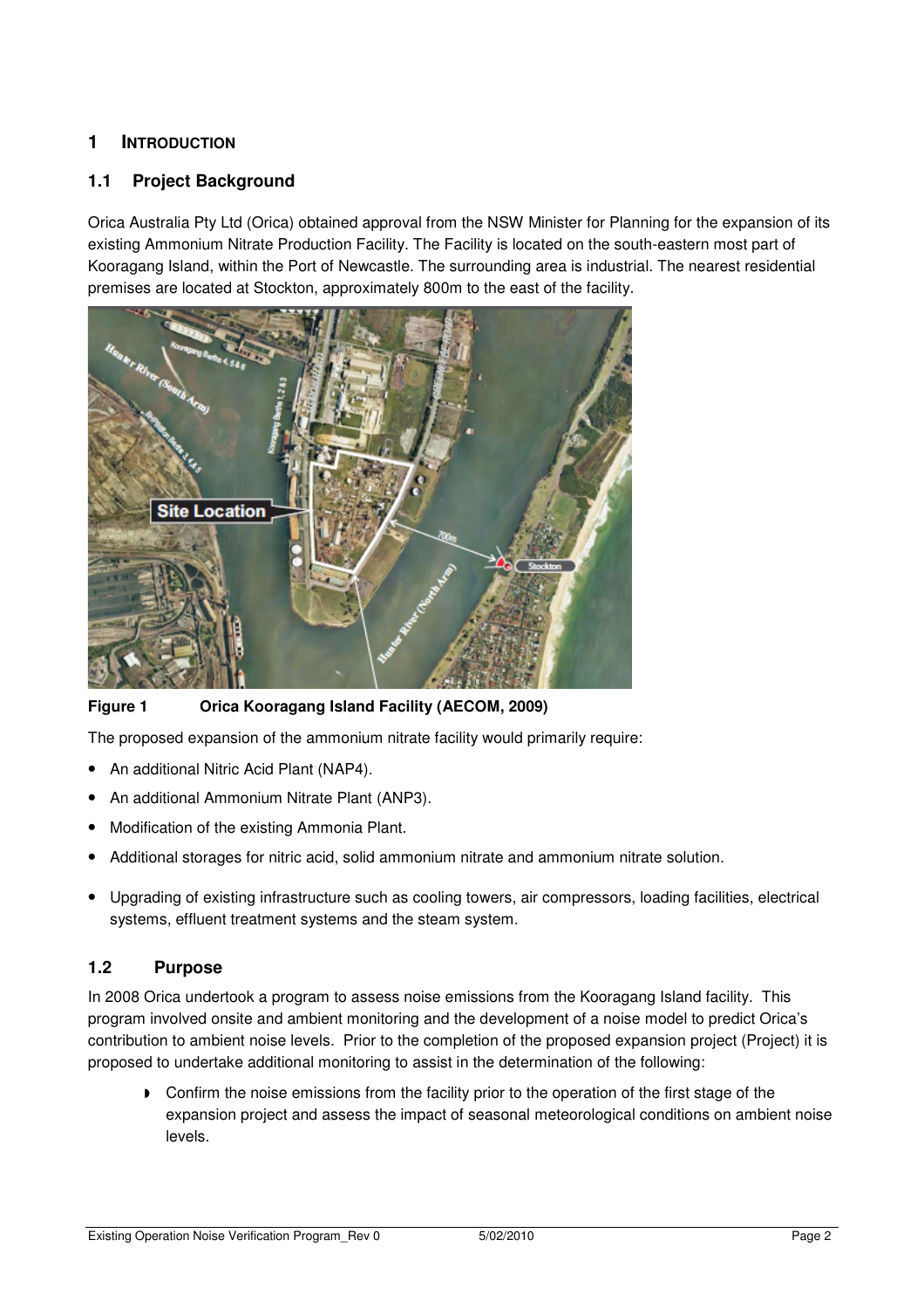**Establishing reference points to enable the facility to demonstrate compliance with the project** approval.

The program shall be undertaken in accordance with the requirements of Condition 31 of the project approval (08-0129) as detailed in Table 2-1. The results of the program shall assist in the design of the detailed monitoring program required to assess ongoing compliance required by Condition 32, with the relevant section of the condition detailed in Table 2-1. The program is designed to enable Orica to assess compliance with Condition 30.

#### **Table 2-1 Condition of Approval**

| <b>Condition 30:</b> |                                                                                                                                                                                                                                                                                                            |
|----------------------|------------------------------------------------------------------------------------------------------------------------------------------------------------------------------------------------------------------------------------------------------------------------------------------------------------|
|                      | The Proponent shall ensure that noise levels from the operation of the Project are at least 10dB(A)<br>below noise levels from Orica's Existing Operations as specified by conditions 31 & 32 below.                                                                                                       |
| <b>Condition 31:</b> |                                                                                                                                                                                                                                                                                                            |
| shall:               | Prior to the commencement of construction the Proponent shall prepare and implement an Existing<br>Operations Noise Verification Program to the satisfaction of the Director-General. The Program                                                                                                          |
| (a)                  | be undertaken by a suitably qualified and experienced person;                                                                                                                                                                                                                                              |
| (b)                  | identify future reference points that will be used to demonstrate compliance;                                                                                                                                                                                                                              |
| (c)                  | collect new or review existing data, and report on the seasonal background levels for the<br>noise catchment: and                                                                                                                                                                                          |
| (d)                  | confirm the noise levels from Orica's Existing Operations.                                                                                                                                                                                                                                                 |
|                      | Note: Some construction activities may occur under the Project Approval provided that such activity<br>are not undertaken during the monitoring period or that Orica can demonstrate that the activity<br>would not contribute to the background noise level, to the satisfaction of the Director-General. |
| <b>Condition 32:</b> |                                                                                                                                                                                                                                                                                                            |
|                      | Prior to the commencement of operations of the Project, the Proponent shall prepare and<br>implement a Noise Management Plan in consultation with DECCW and to the satisfaction of the<br>Director-General. The Plan shall:                                                                                |
| (c)                  | include a detailed monitoring program for reporting on ongoing compliance. The monitoring<br>program shall:                                                                                                                                                                                                |
|                      | outline the proposed receiver sites at Stockton and sites on Kooragang Island that would<br>be monitored;                                                                                                                                                                                                  |
|                      | include both attended and unattended noise monitoring;                                                                                                                                                                                                                                                     |
|                      | verify that actual noise levels from the Project are consistent with the predictions made in<br>the EA; and                                                                                                                                                                                                |
|                      | verify that noise levels from the Project are 10dB(A) below the noise levels identified in<br>condition 31 for Orica's Existing Operations;                                                                                                                                                                |
|                      |                                                                                                                                                                                                                                                                                                            |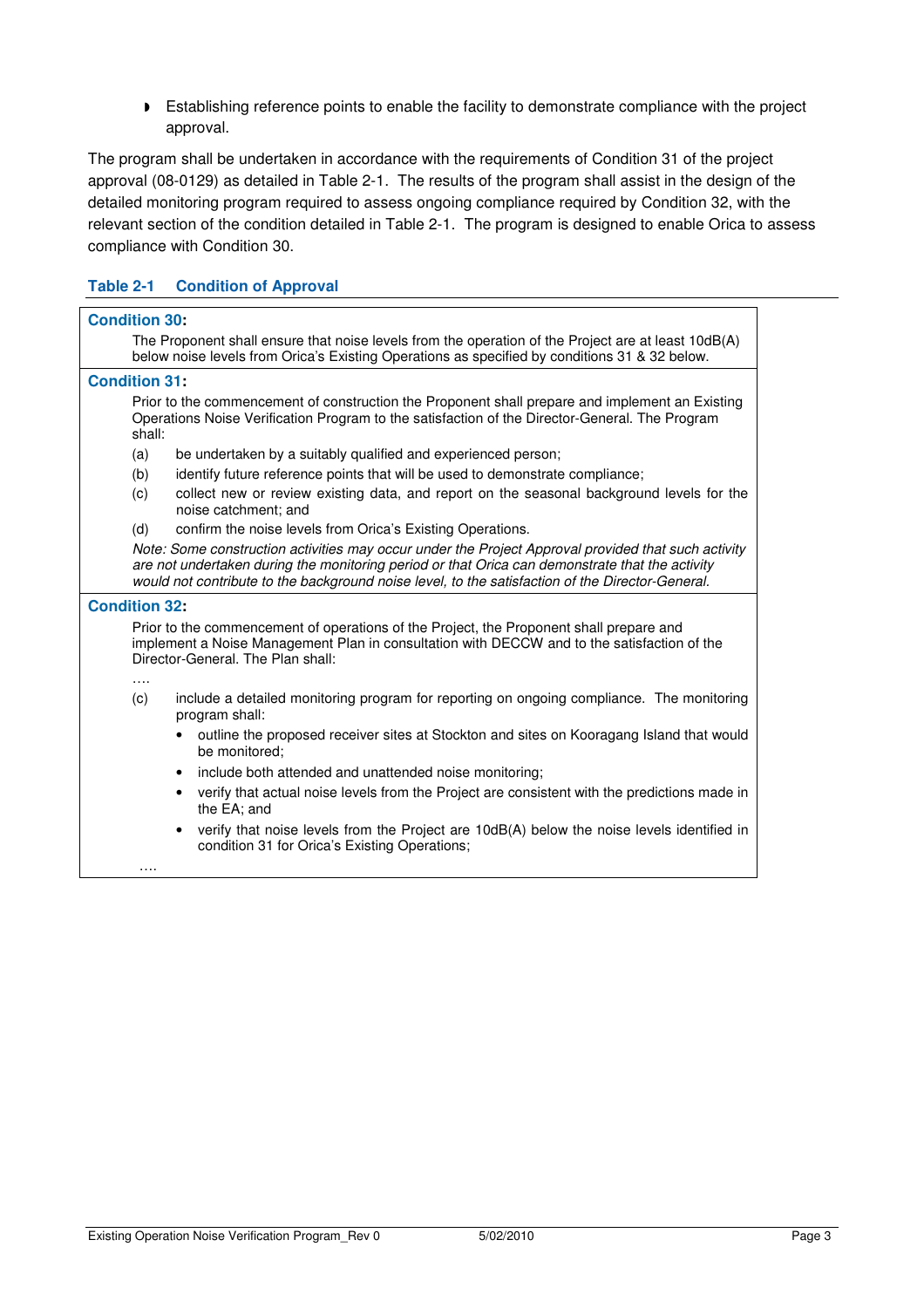## **2 Noise Verification Program**

The Existing Operations Noise Verification Program shall involve the following activities:

- Monitoring program to assess current ambient noise levels and the impact of seasonal meteorological conditions on noise levels. Review of previous monitoring results and noise model findings.
- **P** Preparation of a report detailing the findings of the program and recommendations for future monitoring to assess compliance with the project approval conditions.

#### **2.1 Monitoring Program**

A review of the previous monitoring locations and results, and the findings of the noise model for the site, has been undertaken to assist in identifying the locations for the additional monitoring proposed for the noise verification program.

#### **Monitoring Locations**

This review has identified that the testing should be undertaken in the following areas:

- **Fullerton Street, Stockton. This street is the location of the closest residential premises to the** facility. It is proposed to identify up to three premises along Fullerton Street, directly to the east of the Orica site, to be used for the monitoring program.
- Greenleaf Road, Kooragang Island. It is proposed to identify up to three locations along the vacant land between Greenleaf Road and the North Arm of the Hunter River to be used for the monitoring program. This location will provide information on Orica's noise contribution without the influence of factors such as meteorological conditions and urban activities. Where possible these near field monitoring locations will be sited towards the eastern boundary of the land to reduce issues associated with the variable nature of noise levels along the site boundary.

The proposed locations of the monitoring points are detailed in Figure 2.



**Figure 2: Proposed Monitoring Locations**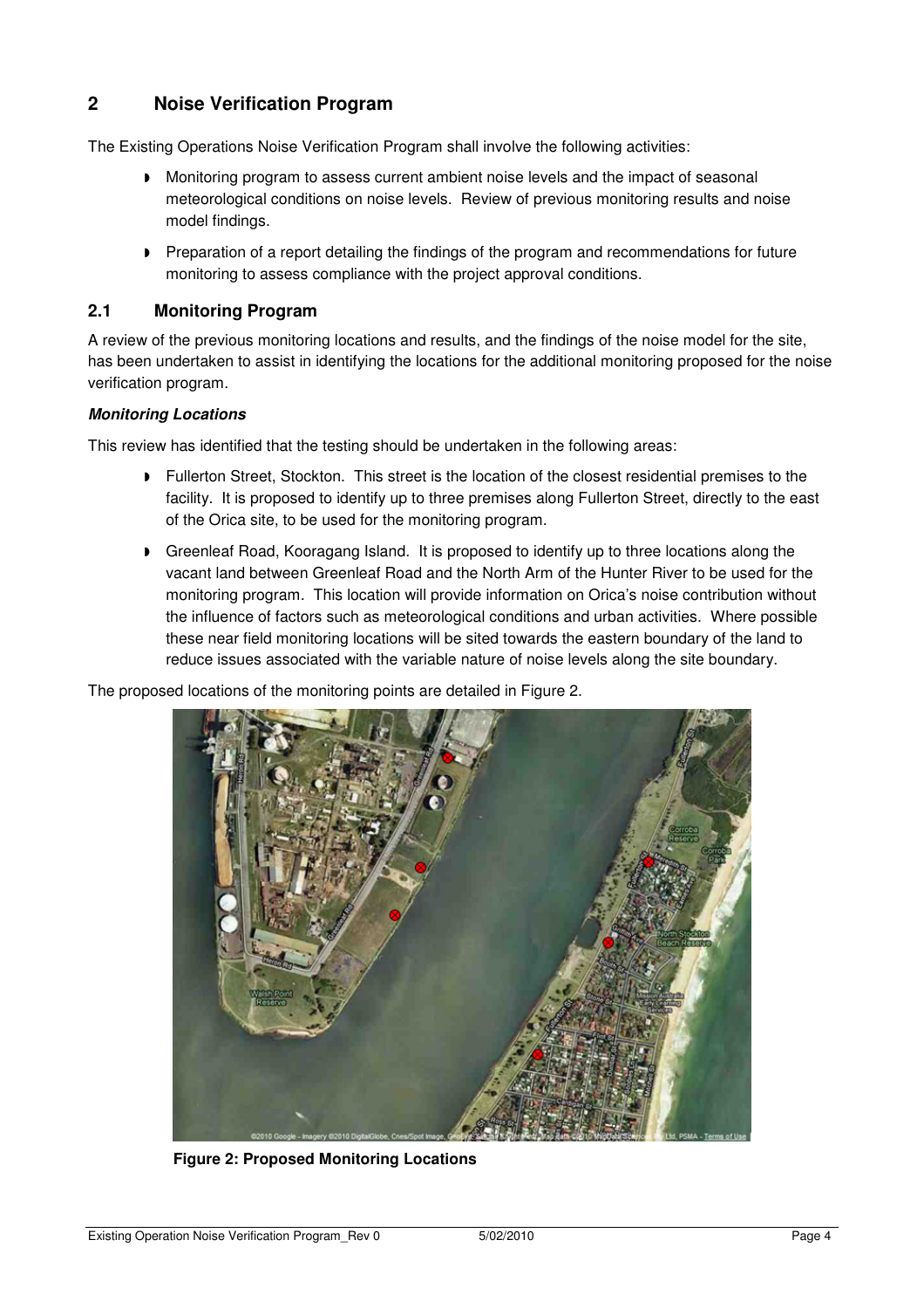#### **Monitoring Periods**

To assess the influence of seasonal meteorological conditions on the ambient noise levels it is proposed to undertake monitoring over periods during the four seasons. The first monitoring period will be undertaken in February 2010 and it is expected that the monitoring shall be completed in November 2010, although this is dependent upon obtaining valid data during the February 2010 summer monitoring. The monitoring will involve continuous sampling over a period of at least one week, in accordance with the requirements of the Department of Environment, Climate Change and Water's (DECCW) Industrial Noise Policy (EPA, 2000).

In addition, operator attended monitoring shall be undertaken on four nights during the period that the continuous monitoring is undertaken to confirm the results of the continuous monitoring and to assist in the interpretation of the data.

#### **Meteorological Data**

Meteorological data from the Orica Kooragang Island weather station and the Port Waratah Coal Service's weather station located on Curlew St, Kooragang Island, will be used to assist in identifying periods of invalid data during the monitoring (eg. high wind speed, rainfall). The weather station information shall also assist in assessing the affect of meteorological conditions on ambient noise levels.

#### **Program Implementation**

Orica has engaged Atkins Acoustics to undertake the works detailed in the Existing Operations – Noise Verification Program. Atkins Acoustics personnel are suitably qualified and experienced to undertake this program of works and are familiar with the Orica Kooragang Island facility having undertaken previous monitoring programs at the site. They also prepared the Noise Impact Assessment for the Environmental Assessment of the proposed expansion project (AECOM, 2009).

#### **Construction Program**

Where possible, the monitoring shall be undertaken outside periods of construction, however, where this is unavoidable, an assessment shall be undertaken to ensure that the activities will not contribute to the background noise levels.

## **2.2 Reporting**

An Existing Operations – Noise Verification Program Report shall be prepared following completion of the four monitoring periods. The report shall include:

- Information on the existing noise levels at the monitoring locations on Kooragang Island and Fullerton St, Stockton.
- Identify the future reference monitoring points that shall be used to demonstrate compliance with the noise limits in the project approval.
- Discuss the influence of meteorological conditions on measured ambient noise levels.
- **P** Review of the existing site noise model and refining of the noise model if required.
- Make recommendations in relation to future monitoring locations to demonstrate compliance.

It is expected that this report would be completed by the 31 December 2010, although this is dependent upon obtaining valid data during the summer monitoring period in February 2010.